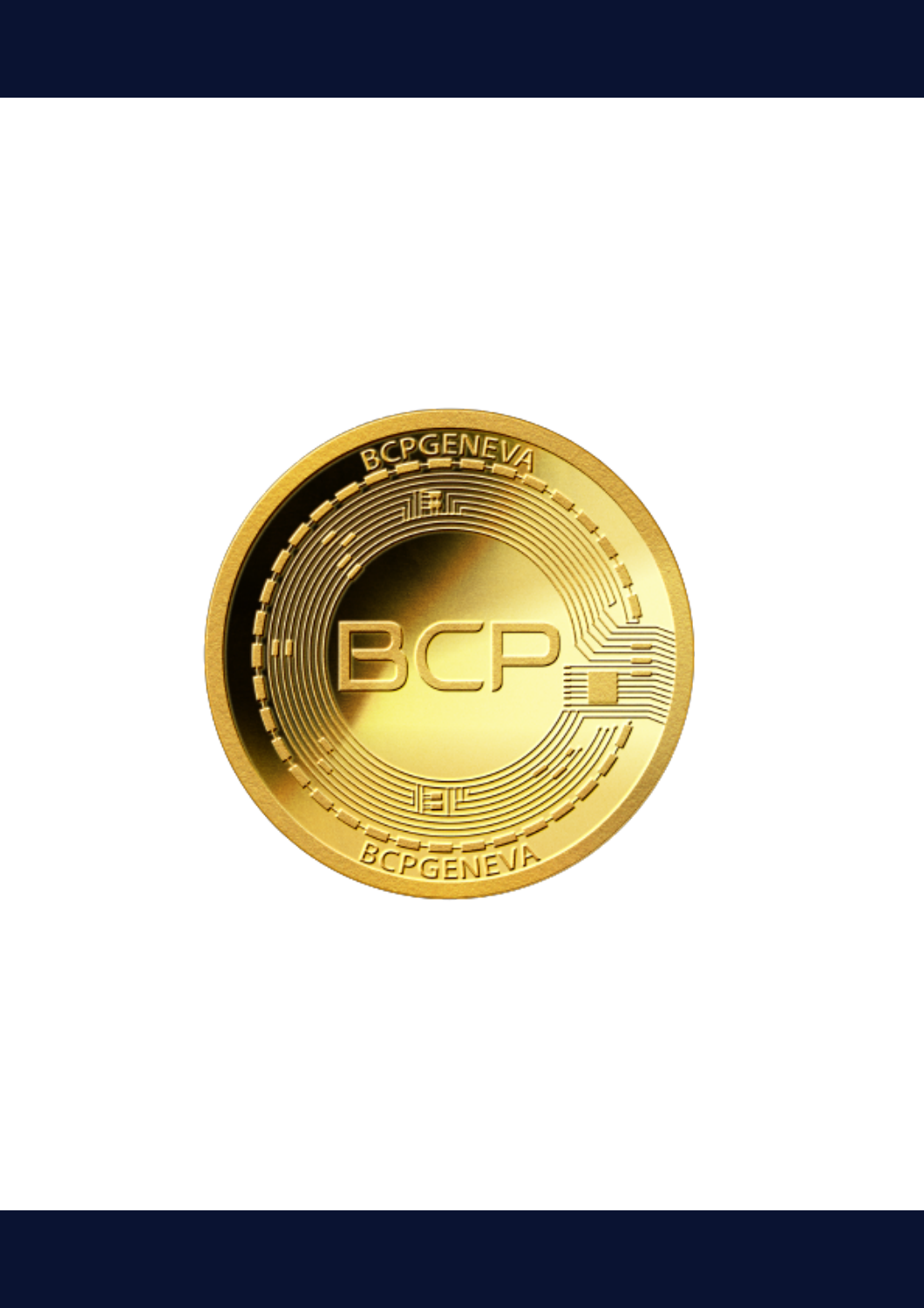#### **CONTENT**

| <b>Abstract</b>                    |    |
|------------------------------------|----|
| <b>TECHNOLOGY BEHIND BCPGENEVA</b> | 02 |
| <b>ABOUT BCPGENEVA</b>             | 03 |
| <b>Mission</b>                     | 04 |
| <b>TOKENOMICS</b>                  | 06 |
| Roadmap                            |    |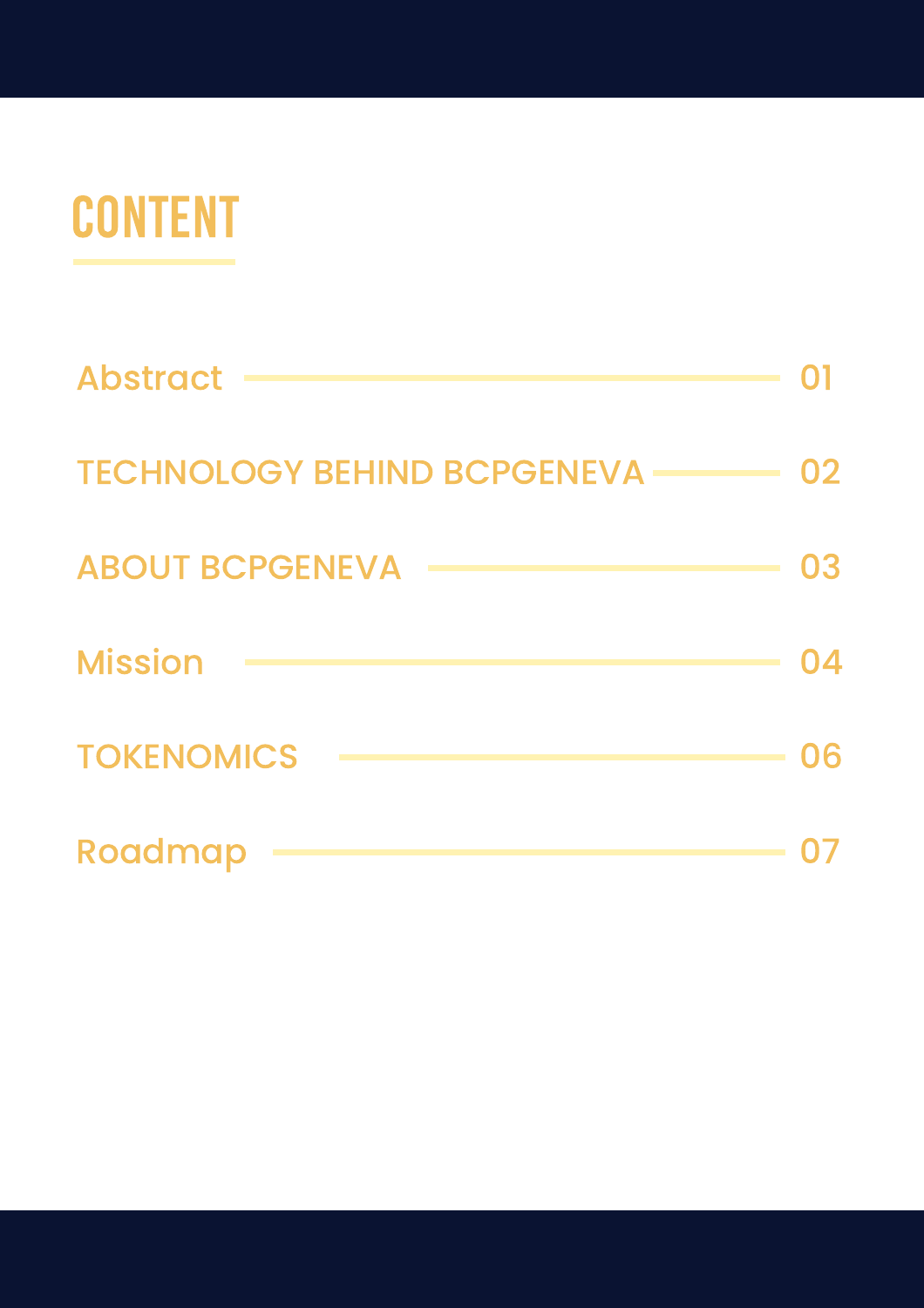

## **ABSTRACT**

Cryptocurrencies are increasing very rapidly after the digitalization of the world. Everything moving towards digitalization to reduce the problems of conventional physical systems. At the same, time currencies are also going to become digital assets instead of physical currency notes. Surprisingly, digital currencies are better secured through modern technologies, unlike physical currencies. Digital or cryptocurrencies are providing better security through blockchain technology over the conventional banking system. The problems of robbery, hijacking, and system failure are solved through decentralization in digital currencies. Most importantly, the dominance of a single institute like a bank in a conventional system is ended up through decentralization

This paper is describing BCPGENEVA Token is going to connect nanotechnology with blockchain. BCPGENEVA Token is deployed on The main technology behind the development and success of cryptocurrencies is blockchain technology. This modern technology work on the principle of decentralization and BCPGENEVA Token is also going to work on this principle.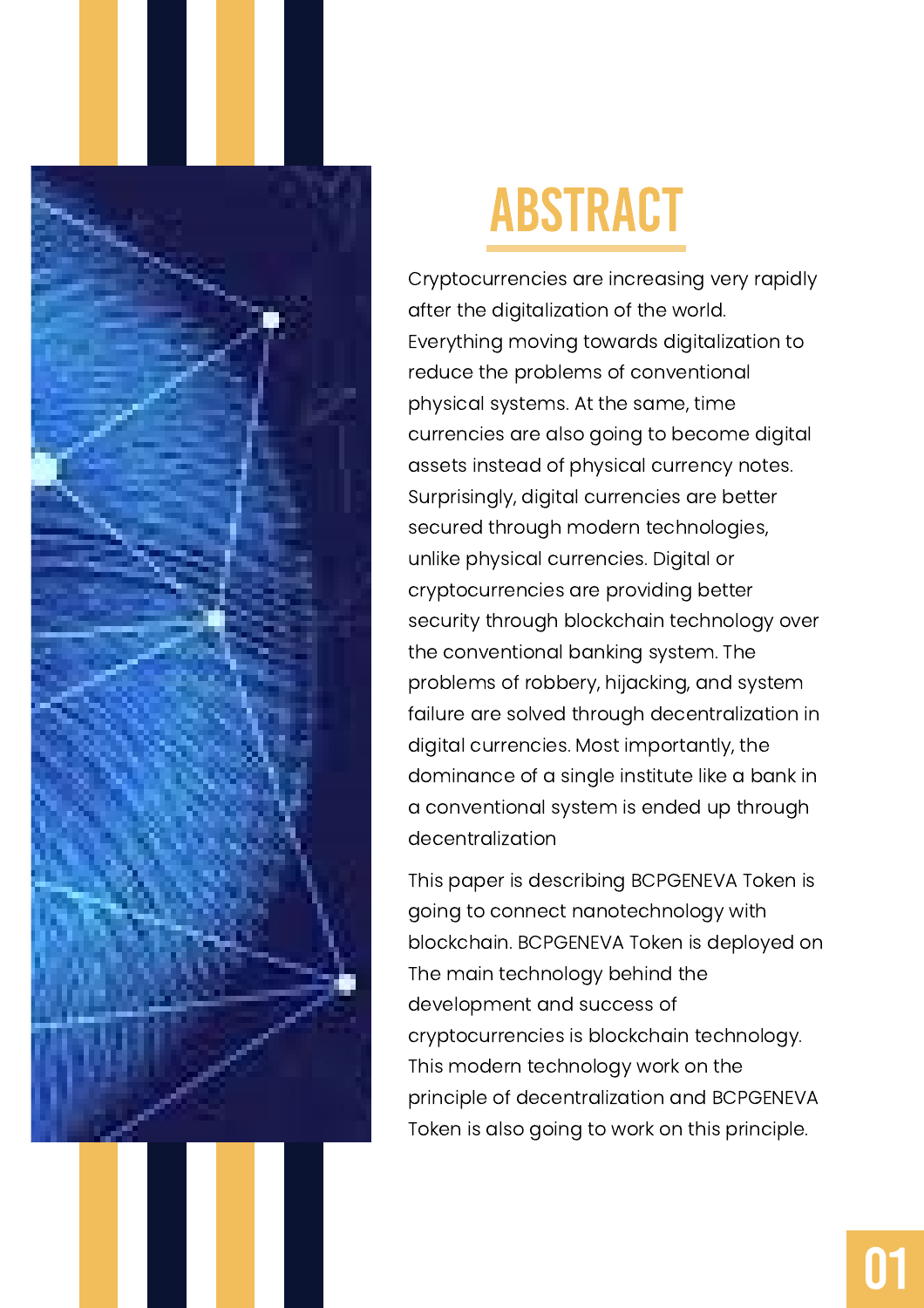## TECHNOLOGY BEHIND BCPGENEVA

The world of crypto becomes famous after the success of Bitcoin (BTC) which is the leading currency of the crypto world. After that, a flow of digital coins and Tokens moved towards the crypto world. There are certain reasons behind the quick success of these digital assets. The technology behind this success is blockchain. The modern platforms of the internet and social media sites including Facebook and even Google are publicly open.

These platforms are affecting the people in their life, behavior, and routine and not protecting their data. Because they are operating through a centralized body, so they have control over the data flow and information of the public. Therefore, these platforms are not transparent and don't protect the data of users. Blockchain technology provides transparency to the users and allows them to exchange information in the form of codes.

End users can easily use the online platforms without the fear of controlling software by the central body to steal their information. The inherent transparency of blockchain technology is a countermeasure to conventional privacy problems. It provides transparency to the endusers and they can check the history of information flow or transactions in case of money. Blockchain technology is the beauty of the crypto world. BCPGENEVA Token is also one of the examples of digital Tokens and going to operate through this technology.

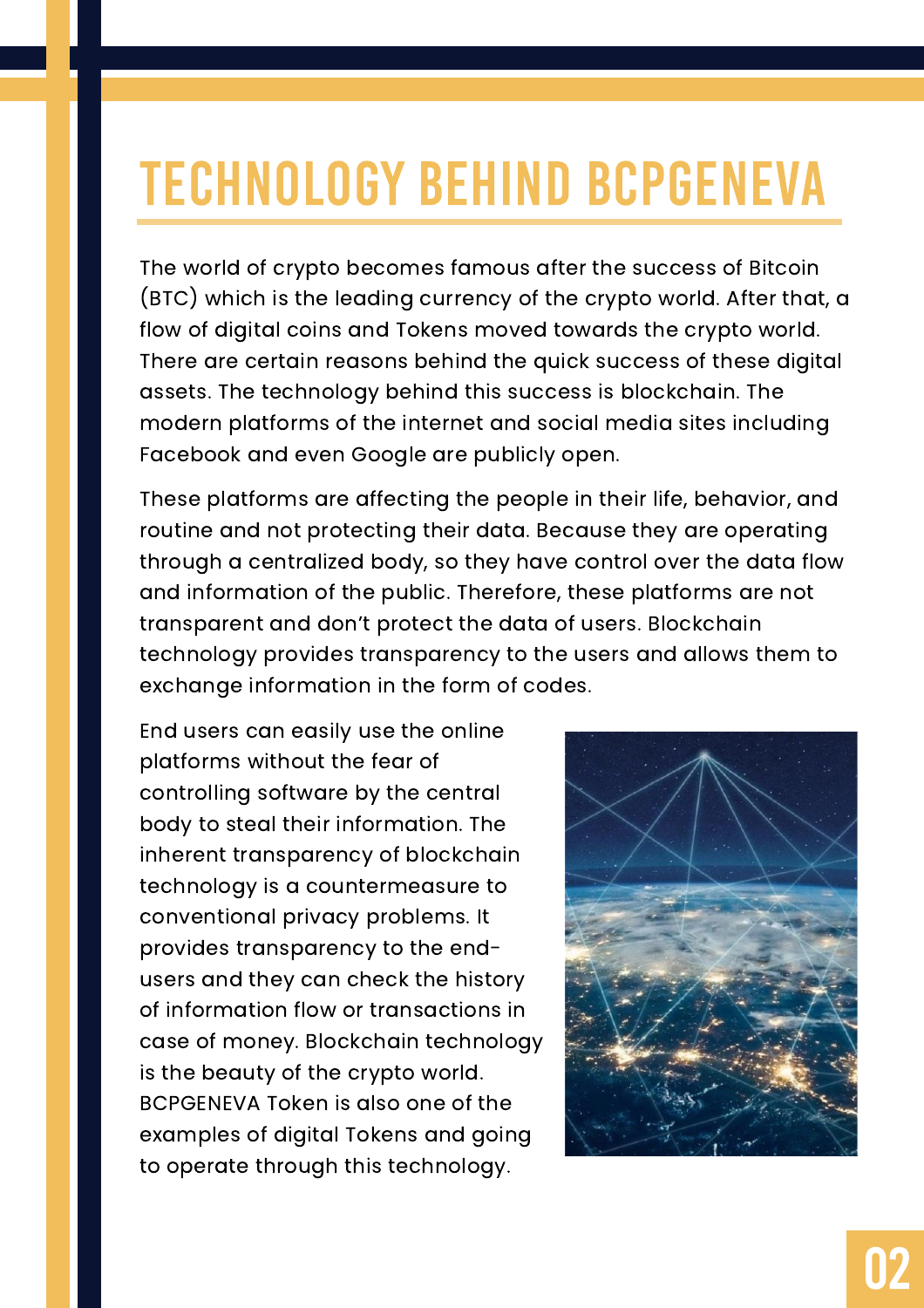

## ABOUT BCPGENEVA

BCPGENEVA Token is the first cryptocurrency with a mission to create a better world with help of futuristic technology like blockchain and nanotechnology. BCPGENEVA Token is fully decentralized, deflationary, and community-driven. 100% safe and unarguable we value the safety of our investor's funds above everything else. That's why we took the steps to ensure BCPGENEVA Token is 100% safe and technically unruggable. BCPGENEVA Token is working based on public-based decentralized blockchain technology. The technology ensures better security and a low risk of failure. It protects the privacy of the users and allows the use of tokens with complete safety. It controls the issues of hacking and provides better protection as compared to centralized financial banks

In terms of its aim, the BCPGENEVA token is also unique in this field. Nanotechnology and rare earth element are the keys to the future. But combing with another technology of blockchain this is going to be a model for others to follow. Through combing these technologies we can create a world of peace and ease. Where everyone can enjoy the ease with security. The fast response of crypto makes it the best combo to change this world into the world of tech.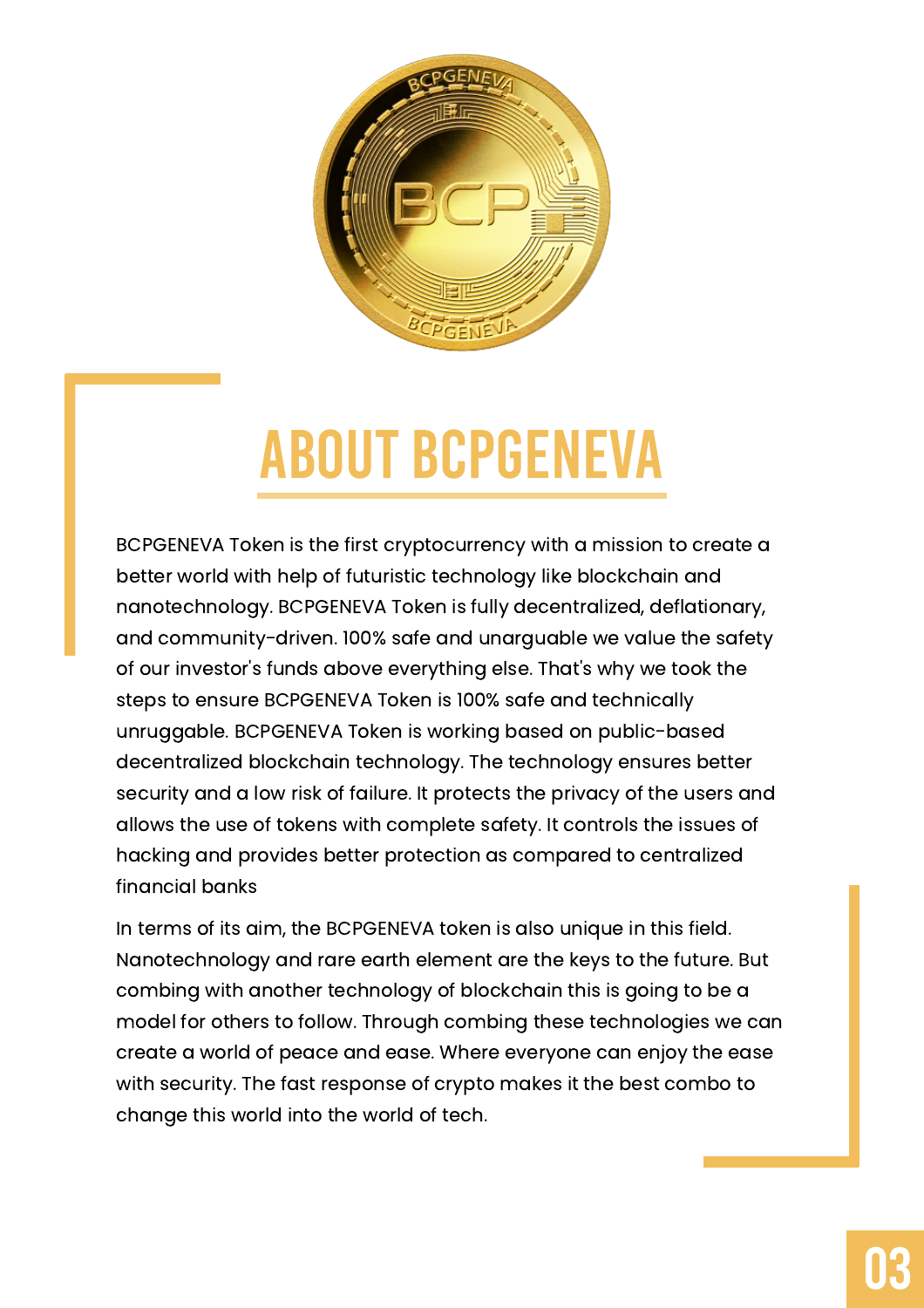# **MISSION**

So as a futuristic token BCPGENEVA is going to help in the development of technologies that belong to the future. BCPGENEVA is going to help the growth of technologies like nanotechnology and research of rare earth elements.

#### Nanotechnology

This technological branch manipulates the molecular structure of materials to change their intrinsic properties and obtain others with revolutionary applications.



This is the case of graphene-modified carbon harder than steel, lighter than aluminum, and almost transparent — or nanoparticles used in areas such as electronics, energy, biomedicine, or defense.

Invisible particles that fight cancer cells, faster microprocessors that consume less energy, batteries that last 10 times longer, or solar panels that yield twice as much energy. These are just some of the many applications of nanotechnology, a discipline with all the ingredients to turn into the next industrial revolution. Nanotechnology and its microscopic universe offer gigantic possibilities for contemporary science and industry. This field, which flourished between the 60s and 80s, has surged in the last two decades with a booming global market whose value will exceed 125,000 million dollars in the next five years according to the Global Nanotechnology Market (by Component and Applications) report by Research & Markets which presents forecasts for 2024.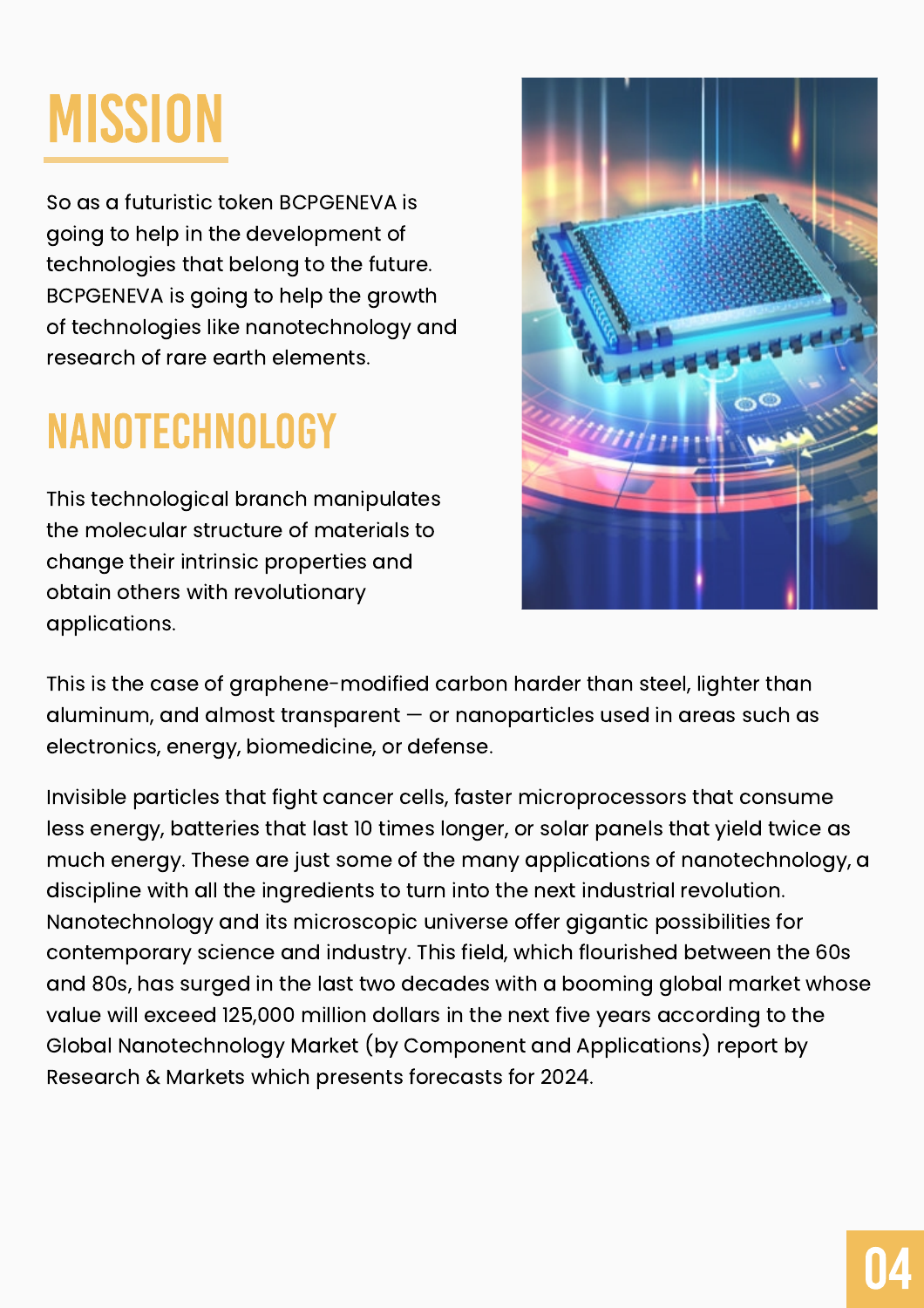BCPGENEVA is going to contribute to this technology. The percentage from the BCPGENEVA token transaction fee is going to be used in the help and research of nanotechnology. Nanotechnology can transform this world with better health treatments better energy resources. So as a futuristic token BCPGENEVA is going to help in the development of this technology.

#### **RARE EARTH ELEMENTS**

The rare earth elements (REE) are a set of seventeen metallic elements. These include the fifteen lanthanides on the periodic table plus scandium and yttrium.

Rare-earth elements (REE) are necessary components of more than 200 products across a wide range of applications, especially high-tech consumer products, such as cellular telephones, computer hard drives, electric and hybrid vehicles, and flat-screen monitors and televisions. Significant defense applications include electronic displays, guidance systems, lasers, and radar and sonar systems.



These rare earth elements us to transform the technologies to the next level. If they are used in proper way on essential things they can help to achieve such mile stones in human history.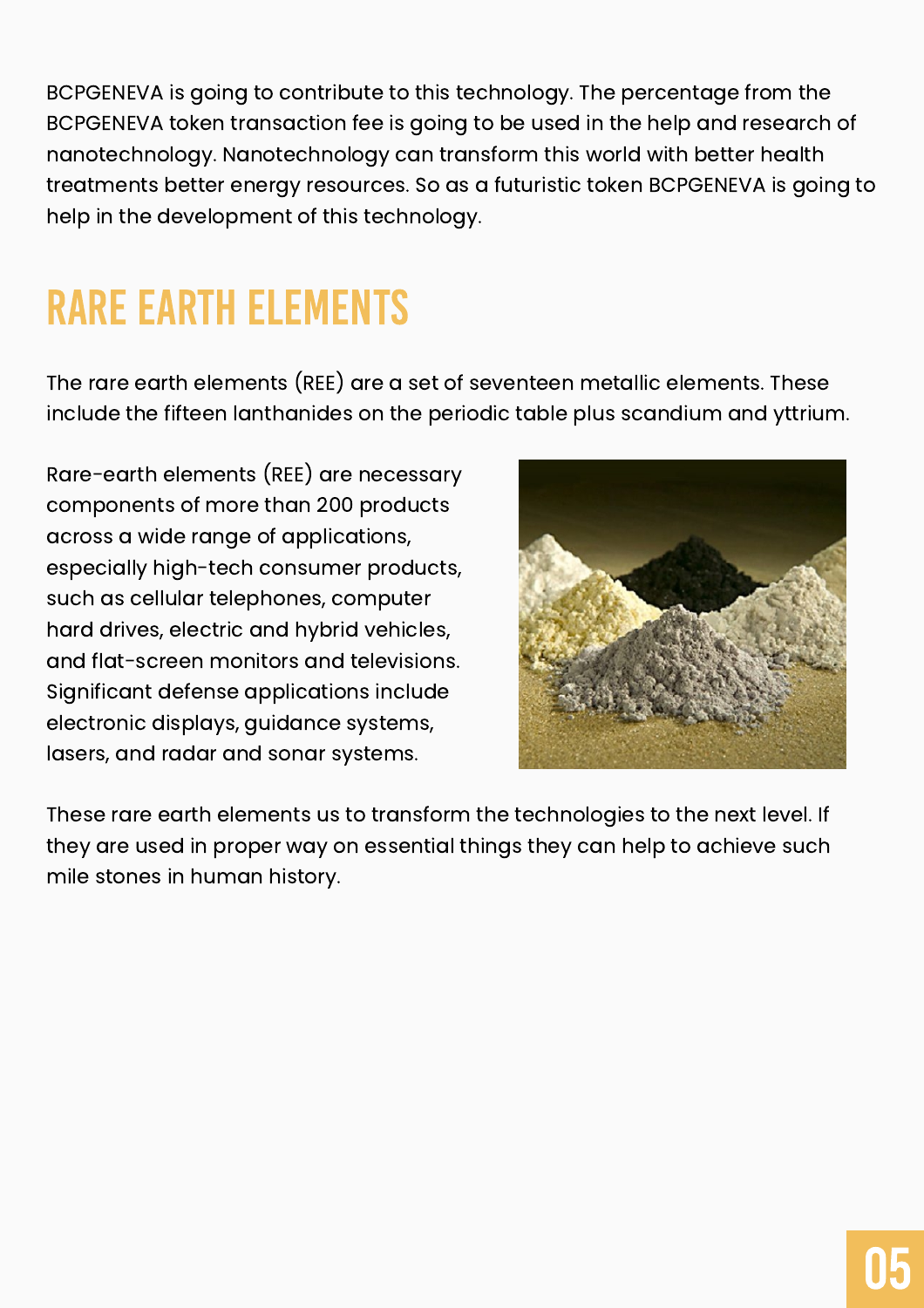## TOKENOMICS

#### TOKEN NAME BCPGENEVA

#### SYMBOL BCP

contract address 0x990050850e7a71055da7eb4880a71c7181401a3c

#### **EXCHANGES**

Trust Wallet ForkDelta CoinGecko Metamask Wallet CoinMarketCap

SUPPLY 10,000,000



| 40% magic<br>tokens will be<br>burned<br>before launch | 30% tokens<br>are reserved<br>for launch<br>supply | 5% tokens will<br>go to the<br>team wallet. | 5 % tokens will<br>go to the<br>marketing<br>wallet. |
|--------------------------------------------------------|----------------------------------------------------|---------------------------------------------|------------------------------------------------------|
| 5% burned                                              | 5% burned                                          | 5% burned                                   | 5% burned                                            |
| at 1,000                                               | at 10,000                                          | at 100,000                                  | at 250,000                                           |
| holders                                                | holders.                                           | holders                                     | holders.                                             |